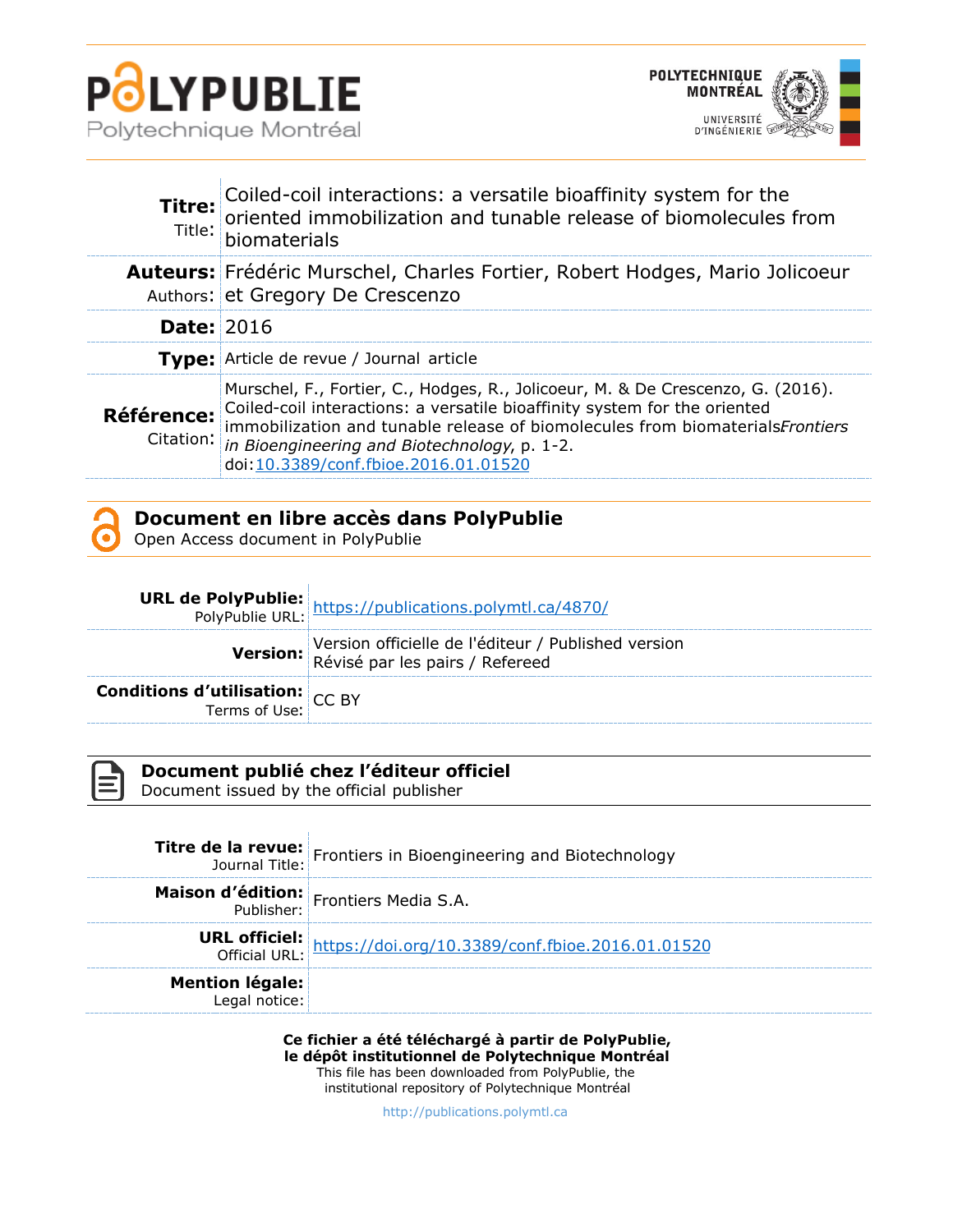

Search for articles, people, events and more.  $\overline{Q}$  **Let us and more Login Register** 

 $\epsilon$ where the stack to Event the state of the state of the state  $\epsilon$  and  $\epsilon$  and  $\epsilon$  are stated to Event the state of the state of the state of the state of the state of the state of the state of the state of the state

## Colled-coil interactions: a versatile bioaffinity system for the oriented immobilization and tunable release of biomolecules from bion

EVENT ABSTRACT<br>
EVENT ASSTRACT<br>
COILEC - COIL interactions: a versatile bioaffinity system for the oriented<br>
immobilization and tunable release of biomolecules from biomaterials<br>
Frederic Murschel<sup>1</sup>, Charles Fortier<sup>1</sup>,  $\mu$ ed-coil assembly  $-$  a natural motif found ubiquitously in proteins  $-$  has recently (re)gained attention as a powerful tool for the development of biomaterials, in particular peptide-based and peptide-polymer hybrid nanomaterials $^{[1], [2]}$ . We have successfully used de novo designed complementary E and K peptides for the grafting of E-tagged growth factors on various Kdecorated biomaterials (Fi**g. 1A**). The specific attachment of the molecules mediated by the E/K coiled-coil interactions has notably

demonstrated more potency when compared to non-site specific grafting methods<sup>t31</sup>. This tool has been since refined, and we report here our work on the fine-tuning of the stability and affinity of the assembly by (a) precise residue substitutions in the K peptide and by (b) changes in the numbers of available E moleties on the grafted molecule.



 $\bf{Materials \ and \ Methods:}$  Coil peptides and coil-tagged proteins were produced and purified as previously described<sup>14J</sup>. Coildecorated nanoparticles were produced by (1) auto-assembly of branched poly(ethylene imine) (PEI) and carboxymethylated dextran (CMD) bearing vinyl sulfone (VS) reactive groups then (ii) by reacting the cysteine-terminated E peptides with the VS groups. Surface plasmon resonance (SPR)-based assays were performed at 100 µL/min on a Biacore® T100 biosensor, using HBS-EP as running buffer.

**Results and Discussion:** Three K peptide analogs were designed with 1 to 3 Leucine-to-Alanine substitutions as a means to destabilize the hydrophobic core of the E/K assembly (**Fig. 1A-B**). SPR-based assays of the interaction of the E peptide with the K analogs were performed (Fi**g. 2A**), and the kinetic analysis of the sensorgrams indicated that a wide range of affinities could be  $\alpha$  obtained, with apparent dissociation constants ranging from 137 pM to 14.8 nM.

Further SPR-based assays were performed with relevant biomolecules bearing a varying number of E moleties: E-tagged epidermaland vascular endothelial growth factor, namely E-EGF and E-VEGF, as well as E-decorated PEI/CMD nanoparticles that could be used for nucleic acid encapsulation (Fi $\bf{g.\,IC}$ ). The normalized responses obtained for a 50-nM injection of the tagged growth factors indicated that the number of E moleties affected both association and dissociation rates, as well as the amount that was recruited (data not shown). The enhancement of protein capture and stability was attributed to multivalent interactions occurring between the dimeric E-VEGF and the K-decorated surface, i.e., avidity causing an increase in the apparent affinity. Avidity was more plainly evidenced when nanoparticles bearing varying E densities were injected over the K peptide (Fi**g. 2B)**.



 $\bf Conclusion:}$  I wo levers  $-$  the sequence of the K peptide and the number of E moleties  $-$  were here identified in the use of colled-coll interactions for the controlled grafting and release of biomolecules, be it for the direct protein attachment onto tissue engineering scaffold or the transport of drugs or nucleic acids within nanoparticles.

This work was supported by the Canada Research Chair on Protein-Enhanced Biomaterials (G.D.C.), the Canada Research Chair in Applied Metabolic Engineering (M.J.), by the Natural Sciences and Engineering Research Council of Canada (G.D.C. and M.J.), by the Fonds de recherche du Québec - Nature et technologies (F.M. and C.F.) and by the MEDITIS training program (F.M. and C.F.).; We thank Josianne Lefebvre for technical support and fruitful discussion